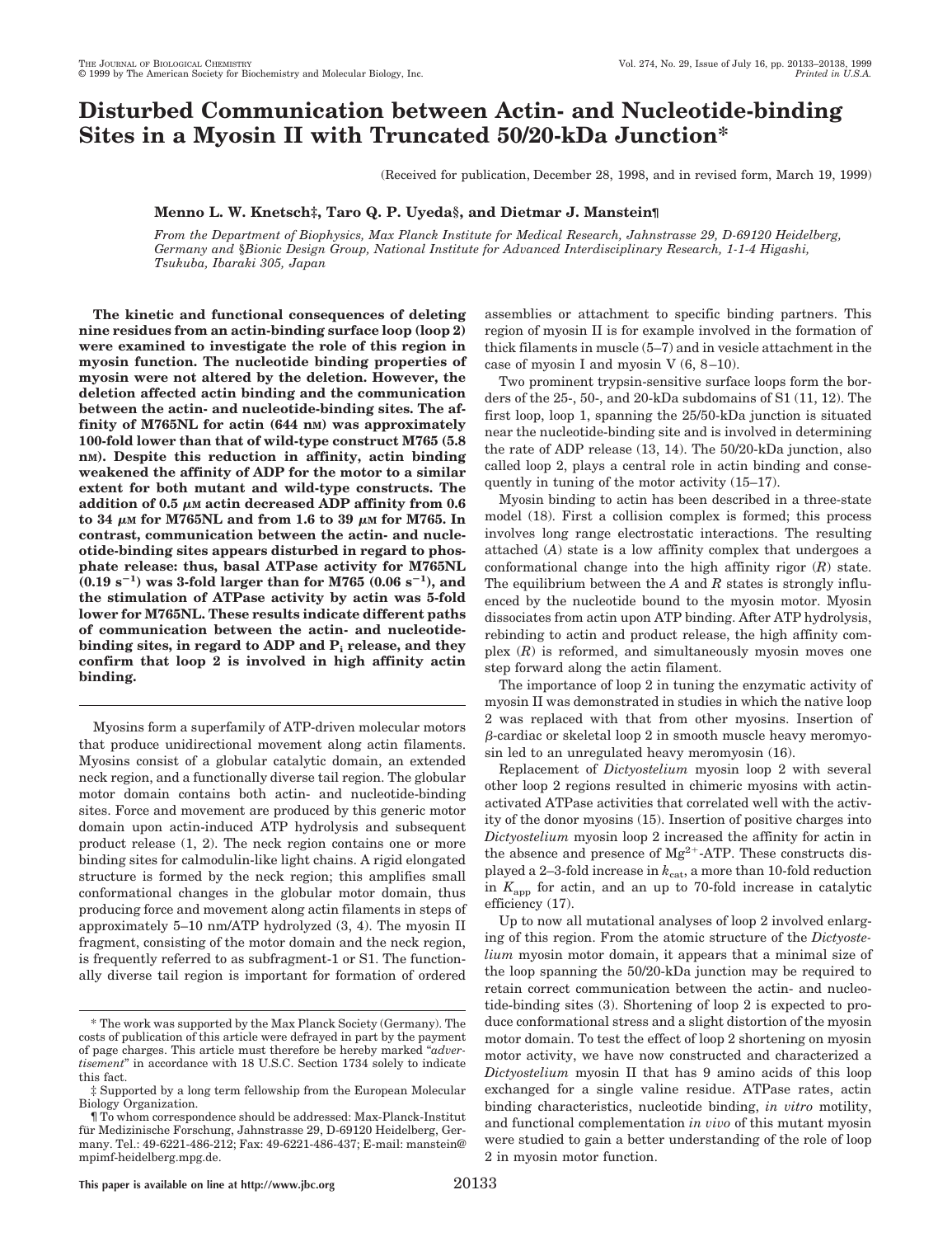#### EXPERIMENTAL PROCEDURES

*Proteins and Reagents—*Rabbit skeletal actin was prepared by the method described by Lehrer and Kerwar (19). Mant-ATP was synthesized using the protocol described by Hiratsuka (20). (4'-(iodoacetamido)anilino)naphthalene-6-sulfonic acid used to label actin with a fluorescent pyrene group (21) was from Molecular Probes. G418 was from Life Technologies, Inc., imidazole from BDH Laboratory Supplies (Poole, United Kingdom). All other chemicals were purchased from Sigma.

*Plasmid Construction—*Subcloning was done using standard procedures (22). The vector pBIGMyD containing the complete coding sequence of the *Dictyostelium* myosin heavy chain A was used to construct the loop 2 deletion mutant, NL-myosin. First the native loop 2 sequence TTCAATGATCCAAACATTGCCAGTGGTGCAAAG, encoding FNDP-NIASRAK, was changed using oligo-directed mutagenesis into TTC-GAATCTAGACTTAAG, encoding FESRLK. This gene was digested with *Bst*B I and *Afl*III, filled in using DNA polymerase I Klenow fragment and self-ligated. The resulting sequence was TTCGTTAAG encoding FVK. Thus residues 613 to 621 were exchanged for a single valine residue. Plasmid pDH20, a pDXA-3H derivative, was used for the expression of M765 under the control of the *Dictyostelium* actin 15 promoter (23). M765 includes the first 765 amino acids of the *Dictyostelium mhcA* gene and carries a C-terminal His-7 tag. The NL-mutation was transferred to M765 from the plasmid encoding NL-myosin. The resulting plasmid pDH21 encodes M765NL.

*Protein Purification—Dictyostelium* cells were grown on HL-5 medium supplemented with 10  $\mu$ g/ml G418 (24). Cells were harvested when a density of  $4-6 \times 10^6$  was reached. Typically 30–40 g of cells were used per purification, yielding up to 2 mg of pure protein per gram of cells (wet weight). The protein purification was performed as described earlier (25). Briefly, cells were Triton-lysed in the presence of alkaline phosphatase. The expressed myosin was extracted with Mg-ATP from the Triton-insoluble pellet. The His-tagged myosin head fragment  $(MHF)^1$  was purified by  $Ni^{2+}$  affinity chromatography. Fulllength myosin and NL-myosin were purified as described by Ruppel *et al.* (26).

*Stopped Flow Experiments—*Stopped flow experiments were performed at 20 °C with a Hi-tech Scientific SF61 stopped-flow spectrophotometer equipped with a 100 W Xe/Hg lamp and a monochromator. The mantderivatives of ATP or ADP were excited at 364 nm, pyrene was excited at 365 nm, and the emitted light was detected after passing through a KV389-nm cut-off filter. The rate of MHF binding to pyrene-actin was monitored by the change in light scattering at 410 nm and detected at an angle of 90° to the incident light. Data were stored and analyzed using software provided by Hi-tech. Transients were determined as the average of three to five consecutive shots of the stopped-flow machine. All concentrations refer to the concentration of the reactants after mixing in the stopped-flow observation cell. The experimental buffer was 20 mM MOPS, pH 7.0, 5 mm  $MgCl_2$ , 100 mm KCl.

*Transient Kinetic Properties of Myosin Head Fragments—Dictyostelium* MHFs have been shown to follow the same basic mechanism of actin and nucleotide binding that was described for S1 from rabbit fast skeletal muscle myosin and other muscle myosins. The dynamics of ATP binding and hydrolysis by the MHFs were analyzed in terms of the model shown in Scheme 1 (27) in which M represents *Dictyostelium* MHF. In this and the following schemes a notation is used that distinguishes between the constants in the presence and absence of actin by using bold  $(\mathbf{k}_{+1}, \mathbf{K}_1)$  *versus* italics type  $(k_{+1}, K_1)$ ; subscript A and D refer to actin  $(K_A)$  and ADP  $(K_D)$ , respectively.

$$
M + ATP \xleftarrow{k_{+1}}^{k_{+1}} M \cdot ATP \xleftarrow{k_{+2}}^{k_{+2}} M \cdot ATP \cdot R \cdot ADP \cdot P_i
$$
  

$$
k_{-1} \qquad k_{-2} \qquad k_{-3}
$$
  

$$
SCHEME I
$$

Acto-myosin complexes dissociate upon binding of ATP. This dissociation and the effect of ADP on it were analyzed in terms of models developed by Millar and Geeves (28) and Siemanowski and White (29). A and M in Scheme 2 represent actin and MHF, respectively.

$$
A \cdot M + ATP \stackrel{\mathbf{K}_1}{\longrightarrow} A \cdot M \cdot ATP \stackrel{\mathbf{k}_{+2}}{\longrightarrow} A + M \cdot ATP
$$

$$
A\cdot M\cdot ADP\stackrel{\textbf{K}_{AD}}{\xrightarrow{\hspace*{1cm}}} A\cdot M+ADP
$$

After mixing A<sub>'</sub>M and ATP a rapid equilibrium is reached, defined by the equilibrium constant  $\mathbf{K}_1$ . The following isomerization of the ternary complex limits the maximum rate of actin dissociation from the complex. Thus the observed rate constant for the ATP-induced dissociation of actin is given by Eq. 1.

$$
k_{\text{obs}} = [\text{ATP}]\mathbf{K}_1 \mathbf{k}_{+2} / (1 + \mathbf{K}_1[\text{ATP}])
$$
(Eq. 1)

where  $K_1$  represents the association constant for the ternary complex formation. In the presence of ADP, the two nucleotides compete for binding to A.M. Assuming a rapid equilibrium between A.M and the ADP bound state,  $k_{obs}$  for a fixed ATP concentration is given by Eq. 2.

$$
k_{\rm obs} = k_0/(1 + \text{[ADP]/K_{AD})} \tag{Eq. 2}
$$

where the  $k_{\rm obs}$  in the absence of ADP is  $k_0$  and the dissociation constant  $\mathbf{K}_{AD}$  represents the affinity of ADP for the acto-myosin complex (29).

Binding of *Dictyostelium* myosin to actin is discussed in terms of the three-state docking model originally formulated for skeletal muscle myosin (18) (Scheme 3).

$$
A + M(N) \xrightarrow{\mathbf{K}_0} A \sim M(\cdot N) \xrightarrow{\mathbf{K}_1} A - M(\cdot N) \xrightarrow{\mathbf{K}_2} A \cdot M(\cdot N)
$$
  
\n
$$
Collision \ complex \qquad A \ state \qquad R \ state
$$
  
\n
$$
SCHEME III
$$

*Determination of ATPase Activity—*ATPase activity was measured as described (30). The liberated phosphate was quantified using the colorimetric assay described by White (31).

#### RESULTS

Wild-type and mutant myosin constructs were expressed at similar levels in *Dictyostelium discoideum*. Cells were lysed in the presence of alkaline phosphatase to remove all ATP, and co-sedimentation with actin was used as the first purification step of MHF. In the case of M765 more than 95% of total MHF precipitated with actin, whereas for M765NL approximately 35% was recovered in the Triton-insoluble pellet. Yields of approximately 3 and 1 mg of MHF/gram of cells were obtained for M765 and M765NL following  $Mg^{2+}$ -ATP extraction and  $Ni<sup>2+</sup>-NTA$  chromatography. The purity of the myosin or MHFs was  $\geq 95\%$  as evaluated by Coomassie staining (data not shown). The M765 constructs were used for nucleotide- and actin binding studies as they are soluble under physiological salt conditions, whereas full-length myosin constructs were used for *in vitro* motility assays and *in vivo* rescue studies.

Binding of mant-ATP to M765 and M765NL resulted in similar changes in fluorescence intensity, and almost identical values of  $9.2 \times 10^5$  M<sup>-1</sup> s<sup>-1</sup> and  $8.9 \times 10^5$  M<sup>-1</sup> s<sup>-1</sup> for the second order rate constant for mant-ATP binding  $K_1k_{+2}$  were obtained (Fig. 1A and Table I). The affinity of mant-ADP  $(K_D)$  for M765NL was increased 2.5-fold compared with M765 (0.61 and 1.56  $\mu$ M, respectively). This increase was mainly because of a 2.5-fold reduction in the rate of mant-ADP dissociation  $(k_{-D})$ from M765NL, 0.50 s<sup>-1</sup> compared with 1.21 s<sup>-1</sup> for M765. The second order rate constant for mant-ADP binding  $(k_{+D})$  was virtually identical to that of M765. Values of  $8.2 \times 10^5$  M<sup>-1</sup> s<sup>-1</sup> *versus*  $7.8 \times 10^5$  M<sup>-1</sup> s<sup>-1</sup> were obtained for the mutant and wild-type construct, respectively (Fig. 1*B* and Table I).

Myosin-actin binding characteristics can be monitored by measuring the quenching that occurs when myosin binds pyrene-labeled actin (32). Fluorescence quenching is thought to occur when myosin undergoes a conformational change from the attached weakly bound *A*-state to the strongly bound rigor *R*-state (18). The actin binding parameters determined for wild-type construct M765 were similar to those obtained with an S1-like *Dictyostelium* myosin II construct (17, 27). In contrast, addition of M765NL to pyrene-actin did not produce any fluorescence quenching. Co-precipitation of actin and M765NL demonstrated that actin binding occurs, but much less effective than with wild-type M765. Addition of excess ATP completely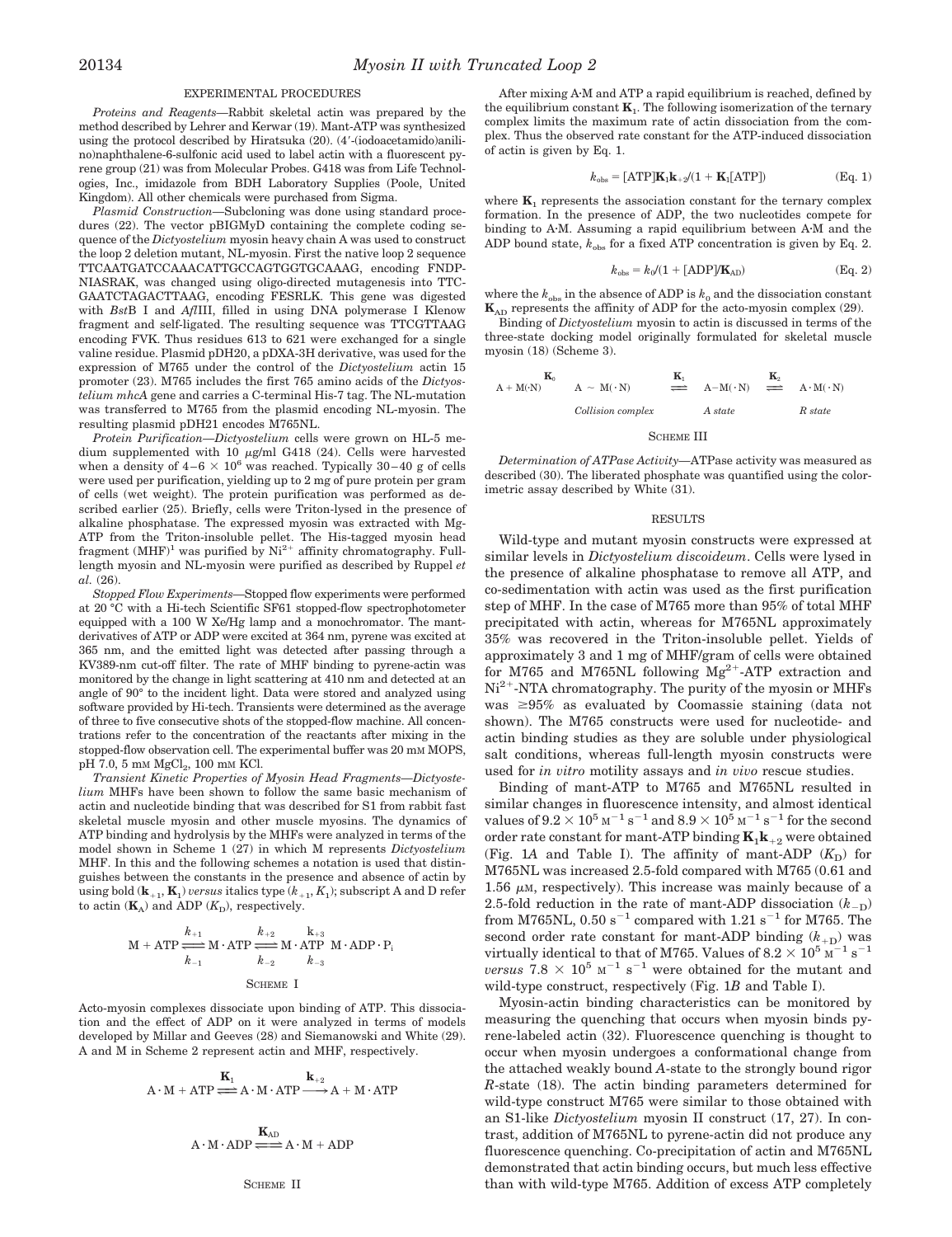

FIG. 1. **Binding of mant-ATP and mant-ADP to M765 and M765NL.** Myosin motor domains M765 ( $\blacksquare$ ) and M765NL ( $\blacksquare$ ) were incubated with increasing concentrations of mant-ATP (5, 10, 15, 20  $\mu$ M) (*A*) or mant-ADP (5, 10, 20, 40  $\mu$ M) (*B*). The fluorescence was excited at 364 nm, and the resulting curves were fitted to a single exponential. The observed rate constant  $k_{obs}$  are plotted against the mant-ATP or mant-ADP concentration.

released the bound M765NL from actin (data not shown).

The rate of actin binding to M765 and M765NL was measured by light scattering to confirm the reduced affinity of M765NL for actin. The time-dependent increase in light scattering that follows mixing of the myosin constructs with an excess of pyrene-actin could be described by a single exponential function. The  $k_{obs}$  values increased linearly with increasing concentrations of actin over the range from  $0.5$  to  $2.5 \mu M$  for M765 and up to 10  $\mu$ M actin in the case of M765NL (Fig. 2). The slopes of the lines define the second order rate constants,  $\mathbf{k}_{+A}$ , for actin binding (27). Values of 3.6  $\pm$  0.31  $\times$  10<sup>6</sup> M<sup>-1</sup> s<sup>-1</sup> and 0.43  $\pm$  0.01  $\times$  10<sup>6</sup> M<sup>-1</sup> s<sup>-1</sup> were obtained for M765 and M765NL, respectively. Because interaction of M765NL with pyrene-actin does not produce a change in the fluorescence signal, the rate of dissociation of the acto-myosin complex  $(\mathbf{k}_{A})$ was determined in a competition experiment. In this experiment acto-M765NL complex was mixed with increasing concentrations of M765 (5 to 40  $\mu$ M) and quenching of pyrene-actin fluorescence upon binding of M765 was recorded. The recorded processes were clearly biphasic and could be fitted to a biexponential function. The first phase of the observed process represents the binding of M765 to noncomplexed pyrene-actin. The  $k_{obs}$  values for the fast phase increased with higher concentrations of M765 whereas the  $k_{obs}$  for the slow phase was 0.85 s<sup>-1</sup> in the presence of 2  $\mu$ M M 765 and decreased to 0.3 s<sup>-1</sup> at 10  $\mu$ M M 765 (Fig. 2*B*). This decrease in  $k_{obs}$  with increasing [M765] could be described by a hyperbola with a dissociation equilibrium constant  $\mathbf{K}_{\text{A}}$  of approximately 490 nm. The rate constant for actin dissociation from M765NL  $(\mathbf{k}_{A})$  is defined by  $k_{\text{min}}$  (0.29 s<sup>-1</sup>). A dissociation rate constant **k**<sub>-A</sub> of 0.29 s<sup>-1</sup>

To study the communication between nucleotide- and actin-binding sites of M765NL, we examined the ATP-induced dissociation of acto $\cdot$ MHF as described in Scheme II. Preformed acto MHF complex was mixed with increasing concentrations of ATP and the decrease in light scattering was monitored as the complex dissociated. The observed rate constants were linearly dependent on ATP concentrations in the range up to 25  $\mu$ M (Fig. 3A). The second order binding constant  $\mathbf{K}_1 \mathbf{k}_{+2}$  (see Scheme II) was increased 5-fold for M765NL to  $5.1 \times 10^5$  M<sup>-1</sup> s<sup>-1</sup>. At higher concentrations of ATP  $(>1$  mm) the observed rate constants saturate (Fig. 3*B*) and the  $[ATP]$  dependence of  $k_{obs}$  could be described by a hyperbola (Eq. 1) as predicted by Scheme II, where  $k_{\text{max}} =$  $\mathbf{k}_{+2}$  and  $\mathbf{K}_{0.5} = 1/\mathbf{K}_1$ . For M765NL both  $\mathbf{K}_1$  and  $\mathbf{k}_{+2}$  were increased compared with M765 (Table I).

The affinity of ADP for the pyrene-actin $\cdot$ MHF ( $\mathbf{K}_{AD}$ ) was determined from the competitive inhibition of ATP-induced dissociation of acto MHF as shown in Fig. 4. Again the decrease in light scattering was monitored. The resulting data were fitted to Eq. 2 as shown under "Experimental Procedures." Dissociation constants of 38 and 34  $\mu$ M were obtained for M765 and M765NL, respectively (Table I).

Steady-state ATPase activity was measured for wild-type and mutant myosin constructs. First the high-salt  $Ca<sup>2</sup>$ ATPase rate was determined. Hydrolysis of ATP in the absence of  $Mg^{2+}$  but in the presence of  $Ca^{2+}$  and high concentrations of salt results in high hydrolysis rates, because these conditions favor the release of hydrolysis products  $(33)$ . High salt-Ca<sup>2+</sup> ATPase did not significantly differ for M765 and M765NL, indicating that the mutant does not have a defect in the mechanism of hydrolysis (Table II). M765NL and full-length NLmyosin showed elevated basal levels of  $Mg^{2+}$ -ATPase hydrolysis activity when compared with the wild-type constructs (Table II.). M765NL and NL-myosin showed little stimulation of their ATPase activity by actin. At concentrations much lower than *K*app, the dependence of the apparent ATPase rate on actin concentration can be fitted to a straight line and the apparent second order rate constant  $k_{\text{cat}}/K_{\text{app}}$  of the reaction can be determined from the slope of this line. M765NL gave a 5–6-fold decreased value of 0.045  $\times$   $10^5$   $\mathrm{M}^{-1}$  s $^{-1}$  compared with  $M765 (0.23 \times 10^5 \,\mathrm{m}^{-1}\,\mathrm{s}^{-1}),$  and the results suggest a more than 5-fold increase in  $K_{\rm app}$  for M765NL (Fig. 5).

The deletion also affects the motor function of myosin. *In vitro* motility studies demonstrated that the NL-myosin binds actin, but all actin filaments diffused away instantly upon ATP addition (data not shown). Furthermore, NL-myosin did not interfere with motility of wild-type myosin when mixed in an *in vitro* motility experiment (data not shown). This behavior of NL-myosin in *in vitro* motility experiments can be explained by its low affinity for actin and high rate for ATP-induced dissociation of acto-M765NL (34). The deletion in the 50/20-kDa junction strongly affects myosin function *in vivo* also. *Dictyostelium* offers the unique possibility to assess myosin function *in vivo* (35, 36). *Dictyostelium* cells lacking the myosin II gene show a defined phenotype. Myosin II null cells are unable to grow in suspension culture, are often multinucleated, show a defect in the capping of cell surface receptors and cannot complete the developmental cycle (37, 38). Introduction of wild-type myosin in myosin II null cells completely rescues these phenotypic changes (35). When the NL-myosin was reintroduced into the myosin null cells, none of the developmental defects were rescued, and the transformants were not able to grow in sus-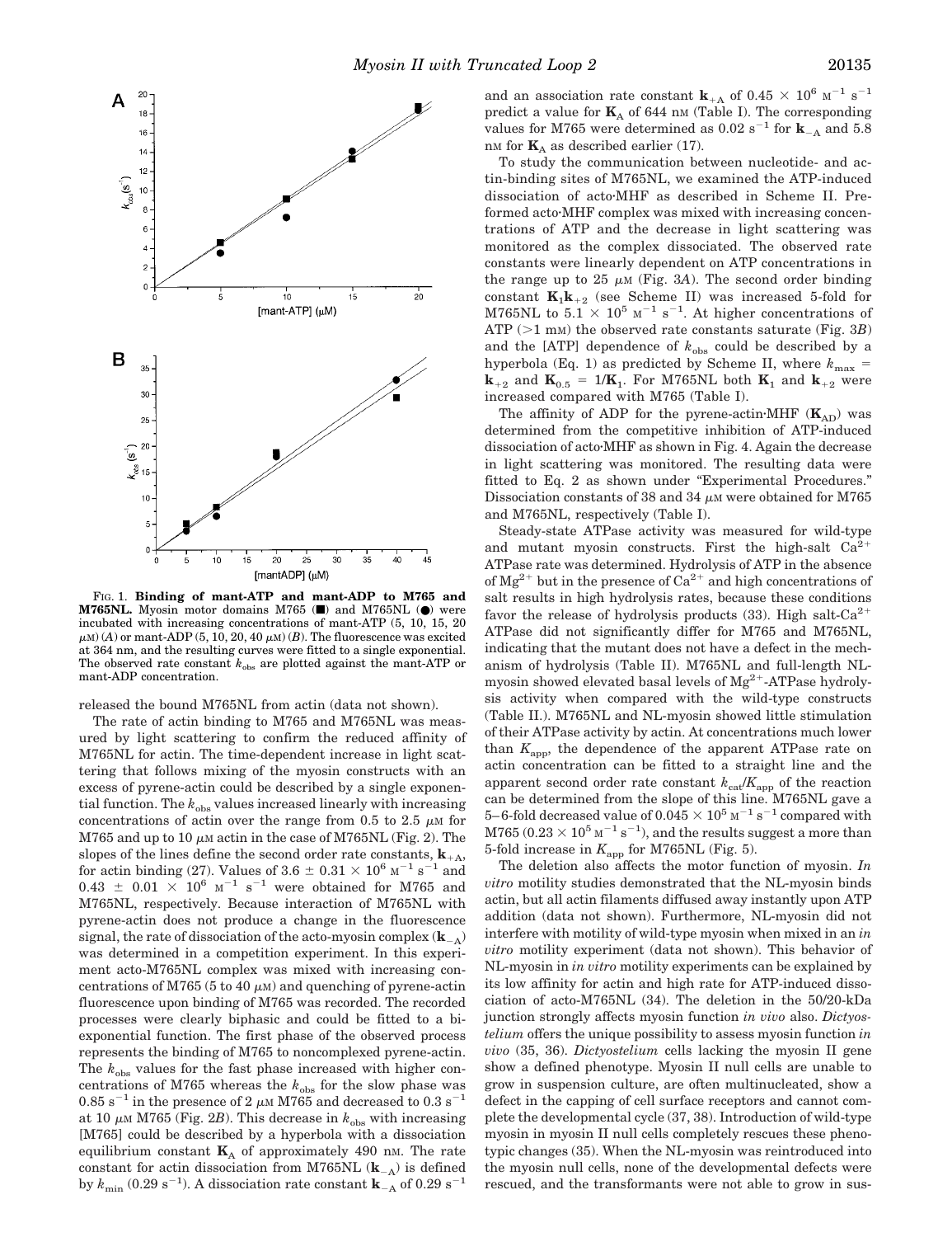TABLE I *Transient kinetic analysis* Experimental conditions for all measurements: 20 mM MOPS, 5 mM MgCl<sub>2</sub>, 100 mM KCl, pH 7.0, 20 °C.

|                                                  | Rate constant                                                                          | M765                       | M765NL                      |
|--------------------------------------------------|----------------------------------------------------------------------------------------|----------------------------|-----------------------------|
| Nucleotide binding to MHF                        | $K_1 k_{+2}$ (M <sup>-1</sup> s <sup>-1</sup> )                                        | $9.2 \pm 0.13 \times 10^5$ | $8.9 \pm 0.45 \times 10^5$  |
|                                                  | $k_{\mathrm{+D}}\ (\mathrm{M}^{-1}\mathrm{s}^{-1})$                                    | $7.8 \pm 0.49 \times 10^5$ | $8.2 \pm 0.29 \times 10^5$  |
|                                                  | $k_{\text{D}}^{(s-1)}$                                                                 | $1.21 \pm 0.063$           | $0.50 \pm 0.021$            |
|                                                  | $K_{\rm D}(\mu M)$ $(k_{-\rm D}/k_{+\rm D})$                                           | $1.6 \pm 0.13$             | $0.61 \pm 0.033$            |
| Nucleotide binding to acto $\cdot$<br><b>MHF</b> | ${\bf K}_1 {\bf k}_{+2}$ (M <sup>-1</sup> s <sup>-1</sup> )                            | $1.0 \pm 0.10 \times 10^5$ | $5.1 \pm 0.14 \times 10^5$  |
|                                                  | ${\bf K}_1$ (M <sup>-1</sup> )                                                         | 557                        | 1029                        |
|                                                  | $\mathbf{k}_{+2}^{-}$ (s <sup>-1</sup> )                                               | 176                        | 500                         |
|                                                  | $\mathbf{K}_{AD}$ ( $\mu$ M)                                                           | $38.8 \pm 6.68$            | $34.0 \pm 3.15$             |
| Actin binding to MHF                             | $\mathbf{k}_{+A}$ (M <sup>-1</sup> s <sup>-1</sup> )                                   | $3.4 \pm 0.13 \times 10^6$ | $0.45 \pm 0.01 \times 10^6$ |
|                                                  | ${\bf k}_{-A}$ (s <sup>-1</sup> )                                                      | $0.020 \pm 0.0012$         | $0.29 \pm 0.029$            |
|                                                  | $\mathbf{K}_{\text{A}} = \mathbf{k}_{-\text{A}} / \mathbf{k}_{+\text{A}} \text{ (nm)}$ | $5.9 \pm 0.41$             | $644 \pm 66.1$              |



FIG. 2. **Actin binding characteristics of M765 and M765NL.** *A*, increasing concentrations of actin were incubated with 0.25  $\mu$ M MHF. Light scattering of 410 nm light was collected at 90° incident angle. The resulting curves were fitted to a single exponential, and the  $k_{\rm obs}$  was plotted against the actin concentration. The  $k_{obs}$  values increase linearly with increasing concentrations of actin. The slopes of the best-fit lines define second order rate constants  $\mathbf{k}_{+A}$  of 3.6  $\pm$  0.31  $\times$  10<sup>6</sup> M<sup>-1</sup> s<sup>-1</sup> and 0.43  $\pm$  0.17  $\times$  10<sup>6</sup> M<sup>-1</sup> s<sup>-1</sup> for M765 ( $\blacksquare$ ) and M765NL ( $\blacksquare$ ), respectively. *B*, rate of dissociation of the acto-myosin complex  $(\mathbf{k}_{A})$ . Increasing concentrations of M765 (5–40  $\mu$ M) were mixed with acto-M765NL, and quenching of pyrene-actin fluorescence was recorded. The recorded processes were clearly biphasic and could be fitted to a bi-exponential function. The first phase of the observed process represents the binding of M765 to noncomplexed pyrene-actin. The  $k_{obs}$  values for the fast phase increased with higher concentrations of  $\widetilde{M765}$ , whereas the  $k_{\text{obs}}$ for the slow phase was  $0.85$  s<sup>-1</sup> in the presence of 2  $\mu$ M M765 and decreased to  $0.3 \text{ s}^{-1}$  at 10  $\mu$ M M765. This decrease in  $k_{\text{obs}}$  with increasing [M765] could be described by a hyperbola with a dissociation equilibrium constant  $\mathbf{K}_{\text{A}}$  of approximately 490 nm. The rate constant for actin dissociation from M765NL  $(\mathbf{k}_{A})$  is defined by  $k_{\min}$  (0.29 s<sup>-1</sup>).

pension (data not shown). This indicates that NL-myosin is not functional *in vivo*.

### DISCUSSION

In this report we describe the kinetic and functional analysis of myosin mutant constructs M765NL and NL-myosin, in

FIG. 3. **ATP induced dissociation of acto**z**MHF.** *A*, the decrease in light scattering observed upon mixing of 0.5  $\mu$ M acto $\cdot$ M765 ( $\blacksquare$ ) or a 0.5  $\mu$ M actin, 2.5  $\mu$ M M765NL mixture ( $\bullet$ ) with increasing ATP concentrations were fitted to a single exponential. The resulting  $k_{obs}$  at low ATP concentrations  $(5-25 \mu M)$  are linearly dependent on [ATP]. *B*, at high concentrations of ATP  $(>2$  mM) the observed rate constants saturate, and the [ATP] dependence of  $k_{obs}$  can be fitted by a hyperbola as predicted by Scheme II.

which the 50/20-kDa junction is truncated. Previously we had examined the effect on myosin function of increasing the length and altering the charge of the loop 2 region and found that extensions of the loop 2 region by up to 20 residues did not alter kinetic behavior of the myosin motor. In contrast there was a clear correlation between the charge of loop 2, the activation by actin of the mutant constructs' ATPase rates and the strength of interaction of mutant motor domains and actin (17). Crystallographic studies of the myosin motor domain predict that a minimal size of loop 2 is required for normal motor function. The deletion of part of loop 2 should result in local structural perturbations that interfere with normal communication between the actin-binding site and other regions of the myosin motor (3, 4, 33).

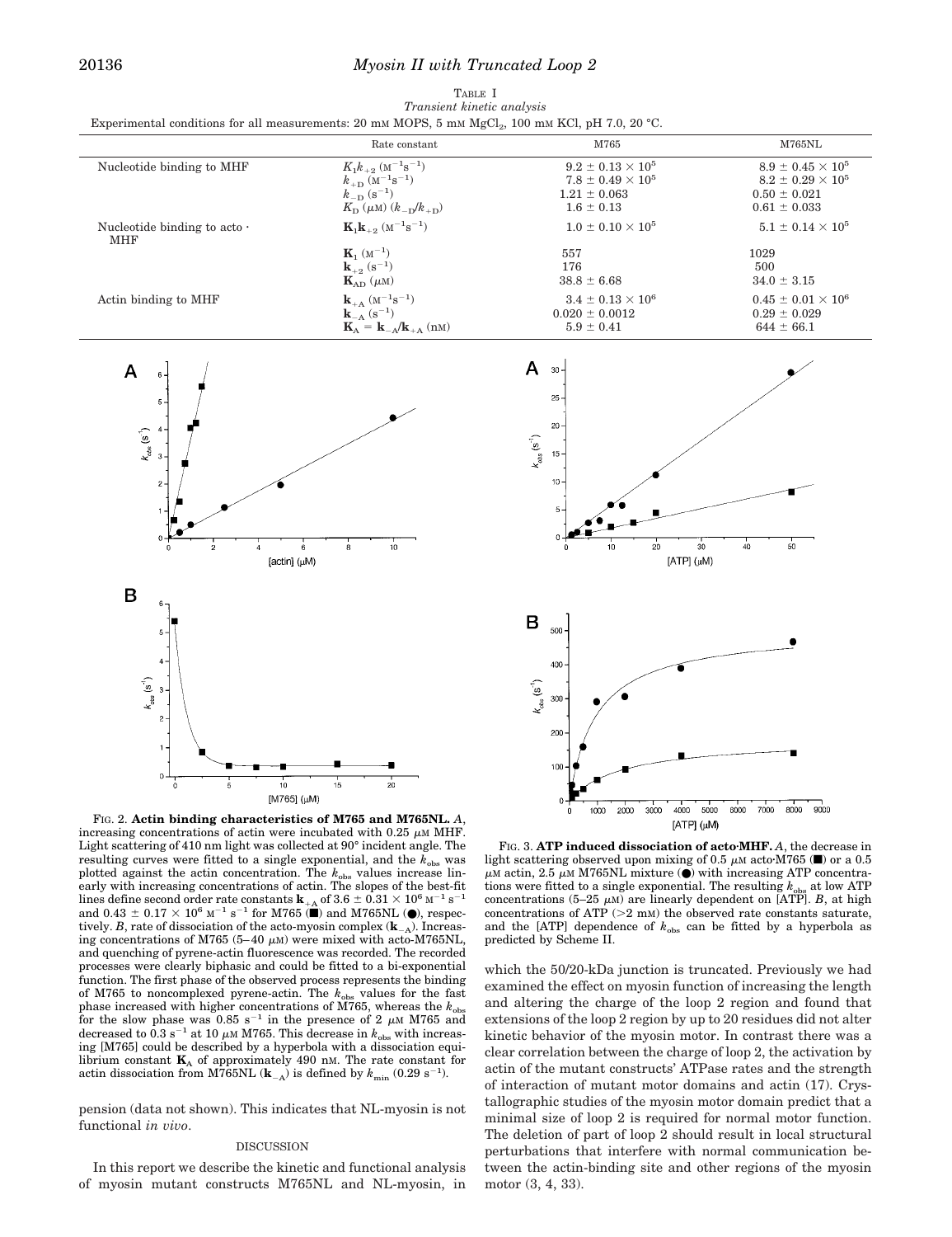

FIG. 4. **ADP inhibition of ATP induced dissociation of acto·MHF.** Preformed acto·M765 (■) or acto·M765NL (●) complexes (as in Fig. 3) with increasing amounts of ADP were mixed with saturating concentrations of ATP (400  $\mu$ M).  $k_0$  corresponds to  $k_{obs}$  in the absence of ADP. The ratio between  $k_{\text{obs}}$  and  $k_0$  was plotted against [ADP] and fitted with Eq. 2 to determine the dissociation constant of ADP for acto·MHF.

## TABLE II *Steady-state ATPase activities*

Results for ATPase activity measurements are given as  $P_i$  liberated/ myosin head/s. Reactions were performed as described under "Experimental Procedures" at 30 °C. MHF concentrations were 1  $\mu$ M, and the concentration of myosin was  $0.4 \mu$ M. Actin was used at a final concentration of 20  $\mu$ M. The data presented are the mean of at least three independent measurements from at least two independent protein preparations.

|                  | $Me^{2+}$ ATPase | $Mg^{2+}$ ATPase + High salt Ca <sup>2+</sup><br>20 $\mu$ M actin ATPase |                 |
|------------------|------------------|--------------------------------------------------------------------------|-----------------|
| M765             | $0.06 \pm 0.02$  | $0.54 \pm 0.03$                                                          | $1.45 \pm 0.20$ |
| M765NL           | $0.19 \pm 0.02$  | $0.30 \pm 0.03$                                                          | $1.33 \pm 0.17$ |
| Wild-type-myosin | $0.07\pm0.05$    | $0.78 \pm 0.14$                                                          | $2.9 \pm 0.5$   |
| NL-myosin        | $0.25 \pm 0.07$  | $0.29 \pm 0.10$                                                          | $ND^a$          |

*<sup>a</sup>* ND, not determined.



FIG. 5. **Actin stimulation of ATPase activity.** ATPase activities for M765 ( $\blacksquare$ ) and M765NL ( $\blacksquare$ ) were measured at different actin concentrations. The resulting activities were plotted against the actin concentration and fitted to a straight line.

The present transient kinetic analysis of M765NL demonstrates that nucleotide binding to MHF is not affected by partial deletion of loop 2. The affinities of M765NL for both mant-ATP and mant-ADP are very similar to the values determined for wild-type M765. The largest change observed with the mutant myosin was a 2.5-fold increase in ADP affinity.

In contrast to the interaction with nucleotide, the deletion in loop 2 had a large effect on the association and dissociation constants for actin binding, resulting in approximately 100-fold lower affinity for actin. Pyrene quenching was not observed with M765NL. It has been reported that quenching of pyreneactin fluorescence by myosin occurs upon the conformational change leading to the formation of the actin bound *R*-state of myosin (18). Therefore, the lack of pyrene fluorescence quenching upon binding of M765NL to pyrene-labeled actin could result from the inability of the mutant myosin motor domain to complete the transition from the weakly bound, attached (*A*) state to the strongly bound (*R*) state. However, the nonformation of *R*-states is expected to result in a much higher reduction in affinity, and the kinetic data suggest that the partial loss of loop 2 has similar effects on both  $\mathbf{k}_{+A}$  and  $\mathbf{k}_{-A}$ . Therefore, a change in affinity cannot be entirely attributed to a  $K_2$  effect, as  $\mathbf{k}_{+A}$  and  $\mathbf{k}_{-A}$  correspond to  $\mathbf{K}_0 \mathbf{k}_{+1}$  and  $\mathbf{k}_{-1}/(1 + \mathbf{K}_2)$ , respectively (see Scheme III). Additionally, if *R*-states cannot be formed, one would expect little acceleration of the M765NL ATPase rate and little weakening of ADP binding following the addition of actin.

We did indeed observe a similar change in ADP affinity upon addition of actin, from 1.6 to 38  $\mu$ M for M765 and 0.61 to 34  $\mu$ M for M765NL (Table I). Thus, although M765NL displays a large decrease in actin affinity, actin is still effective in displacing ADP from the mutant myosin motor, by inducing a 56-fold weakening of ADP binding. The ratio of  $K_{AD}/K_D$  indicates that coupling between actin binding and ADP release is normal or slightly increased in M765NL. In contrast, the 3-fold elevated basal ATPase activity of M765NL, and the failure of actin to enhance ATPase activity to the normal extent suggest that the communication between actin- and nucleotide-binding sites is disturbed in regard to phosphate release.

In summary, deletion of 9 amino acids from the loop spanning the 50/20-kDa junction results in a myosin with almost normal nucleotide binding and hydrolysis properties but approximately 100-fold decreased actin affinity. Two independent routes of communication between the actin- and nucleotidebinding sites are apparent from this work. One route is responsible for the actin-induced phosphate release from the nucleotide-binding site. This first route of communication is disturbed by the deletion of part of loop 2. The second route, which appears to function normally in M765NL, is responsible for the actin-dependent decrease in ADP affinity that facilitates the dissociation of ADP.

*Acknowledgments—*We thank D. Hunt and U. Ruehl for expert technical assistance; G. Helmig and N. Adamek for preparation of actin and pyrene-labeled actin; Dr. J. Wray for critically reading the manuscript; Dr. R. Batra for critically reading the manuscript and expert assistance in designing of several experiments; Dr. M. A. Geeves for advice and helpful discussions and Dr. K. C. Holmes for continuous support and encouragement.

#### REFERENCES

- 1. Cheney, R. E., Riley, M. A., and Mooseker, M. S. (1993) *Cell Motil. Cytoskeleton* **24,** 215–223
- 2. Goodson, H. V., and Spudich, J. A. (1993) *Proc. Natl. Acad. Sci. U. S. A.* **90,** 659–663
- 3. Rayment, I., Rypniewski, W. R., Schmidt-Bäse, K., Smith, R., Tomchick, D. R., Benning, M. M., Winkelmann, D. A., Wesenberg, G., and Holden, H. M. (1993) *Science* **261,** 50–58
- 4. Schröder, R. R., Manstein, D. J., Jahn, W., Holden, H., Rayment, I., Holmes, K. C., and Spudich, J. A. (1993) *Nature* **364,** 171–174
- 5. Vikstrom, K. L., Seiler, S. H., Sohn, R. L., Strauss, M., Weiss, A., Welikson, R. E., and Leinwand, L. A. (1997) *Cell Struct. Funct.* **22,** 123–129
- 6. Titus, M. A.(1993) *Curr. Opin. Cell Biol.* **5,** 77–81
- 7. Davis, J. S.(1988) *Annu. Rev. Biophys. Biophys. Chem.* **17,** 217–239
- 8. Titus, M. A.(1997) *Curr. Biol.* **7,** R301–R304
	- 9. Hasson, T., and Mooseker, M. S.(1995) *Curr. Opin. Cell Biol.* **7,** 587–594
- 10. Coy, D. L., and Howard, J.(1994) *Curr. Opin. Neurobiol.* **4,** 662–667
- 11. Mornet, D., Pantel, P., Audemard, E., and Kassab, R.(1979) *Biochem. Biophys. Res. Commun.* **89,** 925–932
- 12. Mornet, D., Ue, K., and Morales, M. F.(1984) *Proc. Natl. Acad. Sci. U. S. A.* **81,** 736–739
- 13. Kelley, C. A., and Adelstein, R. S.(1995) *Biophys. J.* **68,** 225S
- 14. Kurzawa-Goertz, S. E., Perreault-Micale, C. L., Trybus, K. M., Szent-Gyorgyi, A. G., and Geeves, M. A. (1998) *Biochemistry* **37,** 7517–7525
- 15. Uyeda, T. Q., Ruppel, K. M., and Spudich, J. A. (1994) *Nature* **368,** 567–569 16. Rovner, A. S., Freyzon, Y., and Trybus, K. M. (1995) *J. Biol. Chem.* **270,** 30260–30263
- 17. Furch, M., Geeves, M. A., and Manstein, D. J. (1998) *Biochemistry* **37,** 6317–6326
- 18. Geeves, M. A., and Conibear, P. B.(1995) *Biophys. J.* **68,** 194S-199S